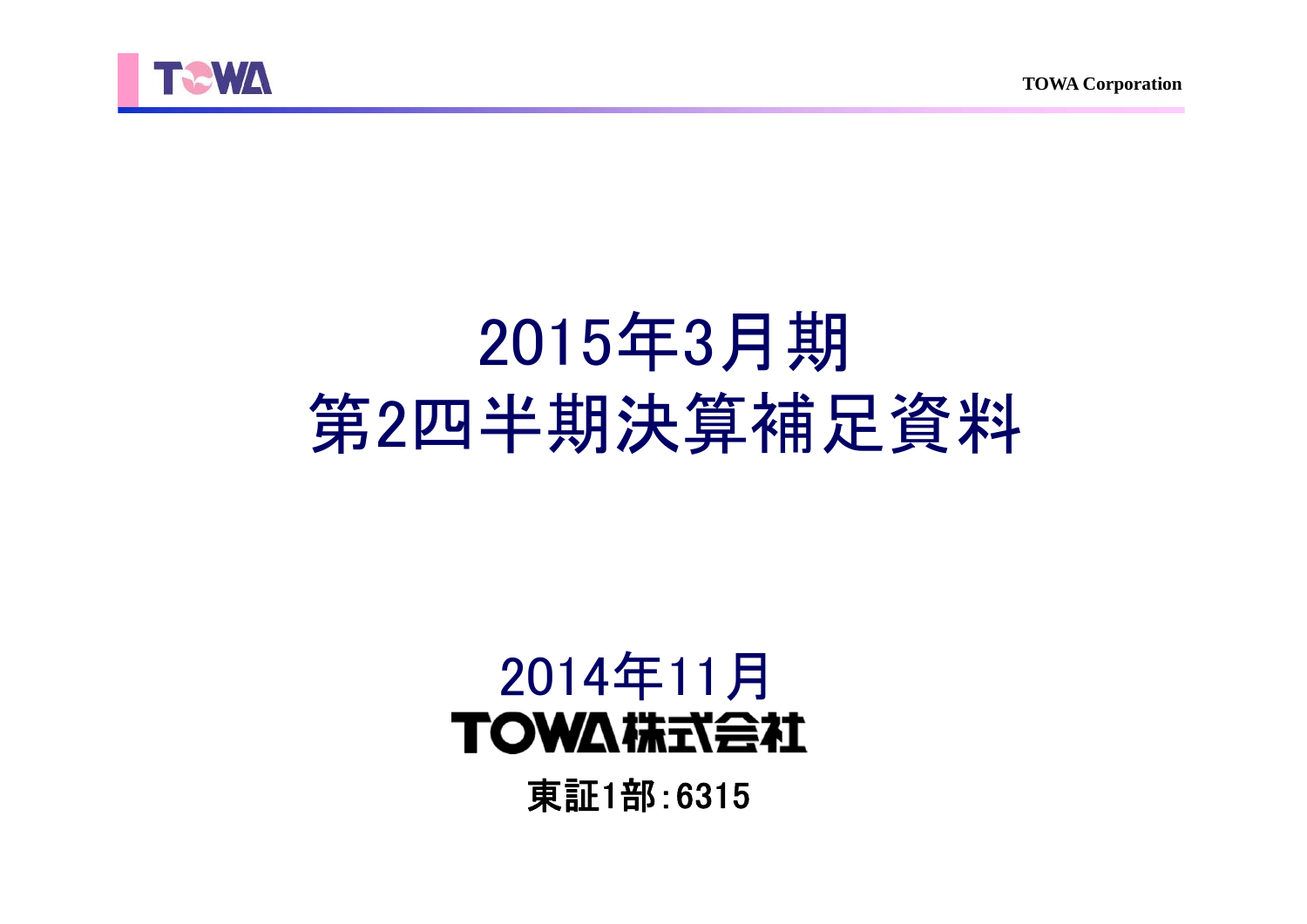



 ①Net sales ②Ordinary income to net sales a.Precision molds b.Semiconductor plastic encapsulation systems c.Semiconductor plastic encapsulation systems for LED d.Singulation parts and systems e. Engineering plastic molded products

|                    |                                                           |        |        |        |        |         |        | (単位:百万円/¥Millions) |
|--------------------|-----------------------------------------------------------|--------|--------|--------|--------|---------|--------|--------------------|
| 決算期                | Fiscal year                                               | 2011/3 | 2012/3 | 2013/3 | 2014/3 | 2015/3E | 2013/9 | 2014/9             |
| 経営成績·財政状態<br>(百万円) | Operating results and financial conditions<br>(¥Millions) |        |        |        |        |         |        |                    |
| 売上高                | Net sales                                                 | 22,592 | 17,140 | 16,454 | 17,165 | 21,000  | 8,328  | 10,913             |
| 経常利益               | Ordinary income                                           | 4.064  | 1.672  | 663    | 666    | 2,300   | 100    | 1,468              |
| 当期純利益              | Net income                                                | 3.751  | 968    | 691    | 568    | 1,800   | 52     | 1,088              |
| 総資産                | Total assets                                              | 27.288 | 26,817 | 25.896 | 29,132 |         | 27,210 | 31,650             |
| 純資産                | Net assets                                                | 14,771 | 15,926 | 17,072 | 17,909 |         | 17,207 | 19,528             |
| 1株当たり指標(円)         | Per share data $(\frac{1}{2})$                            |        |        |        |        |         |        |                    |
| 1株当たり当期純利益         | Net income per share                                      | 150.00 | 38.71  | 27.64  | 22.72  | 71.97   | 2.10   | 43.53              |
| 諸指標(%)             | Data(% )                                                  |        |        |        |        |         |        |                    |
| 自己資本当期純利益率         | Return on equity                                          | 29.0   | 6.3    | 4.2    | 3.3    |         |        |                    |
| 総資産経常利益率           | Ordinary income to total assets                           | 15.0   | 6.2    | 2.5    | 2.4    |         |        |                    |
| 売上高経常利益率           | Ordinary income to net sales                              | 18.0   | 9.8    | 4.0    | 3.9    | 11.0    | 1.2    | 13.5               |
| 自己資本比率             | Equity ratio                                              | 54.1   | 59.4   | 65.2   | 60.6   |         | 62.4   | 60.7               |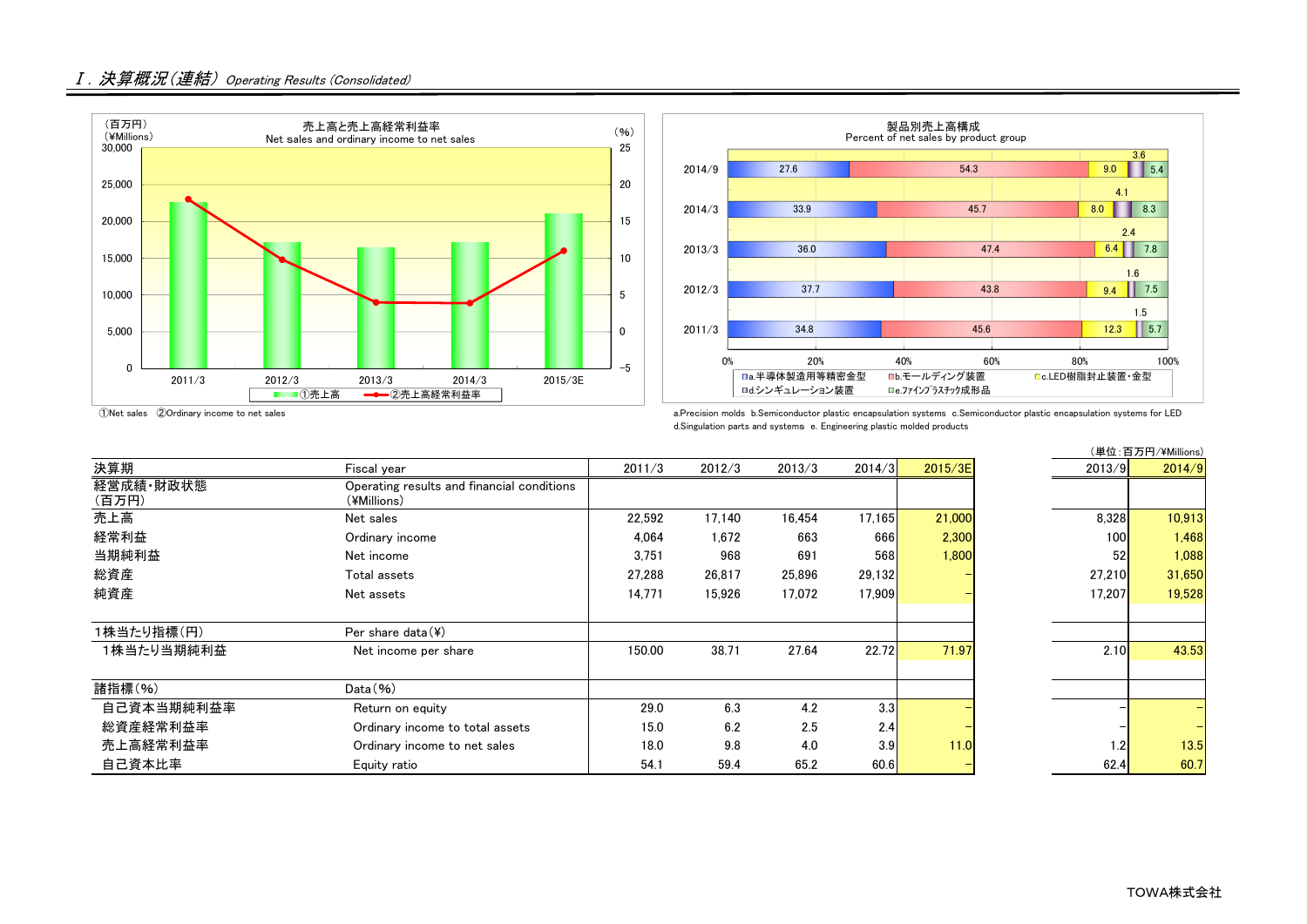### Ⅱ.四半期売上高動向(連結) Quarterly Net Sales (Consolidated)



| (単位:百万円/¥Millions)<br>製品別売上高 Net sales by product group |                                                        |                 |                            |           |       |        |         |         |           |         |        |         |         |           |                  |            |         |         |        |
|---------------------------------------------------------|--------------------------------------------------------|-----------------|----------------------------|-----------|-------|--------|---------|---------|-----------|---------|--------|---------|---------|-----------|------------------|------------|---------|---------|--------|
|                                                         |                                                        |                 | 2012/3<br>2014/3<br>2013/3 |           |       |        |         |         |           |         |        |         |         |           |                  |            |         |         |        |
| 決算期                                                     | Fiscal year                                            | $4 - 6$         | -9                         | $10 - 12$ | 1-3   | 通期     | $4 - 6$ | $7 - 9$ | $10 - 12$ | $1 - 3$ | 通期     | $4 - 6$ | $7 - 9$ | $10 - 12$ | $1 - 3$          | 通期         | $4 - 6$ | $7 - 9$ | 上期     |
| 売上高合計                                                   | Total sales                                            | 4.009           | 3.803                      | 4.665     | 4.660 | 17.140 | 5.604   | 5.111   | 3.237     | 2,501   | 16.454 | 3.555   | 4.772   | 3.076     | 5.761            | 17.165     | 4.897   | 6.016   | 10.913 |
| 半導体製造用等精密金型<br>(1) Precision molds                      |                                                        | 1.537           | 1.320                      | 1.745     | 1.859 | 6.462  | 1.984   | 1.665   | 1.247     | 1.026   | 5.923  | 1.443   | 1.723   | 1.009     | 1.634            | 5.810      | 1.382   | 1.632   | 3.015  |
| モールディング装置                                               | 2) Semiconductor plastic encapsulation systems         | 1.529           | 1.657                      | 2.152     | 2.173 | 7.513  | 3.052   | 2.623   | 1.254     | 870     | 7.801  | 1.479   | 2.007   | 1.406     | 2.958            | 7.852      | 2.620   | 3.305   | 5.926  |
| LED樹脂封止装置·金型                                            | 3) Semiconductor plastic encapsulation systems for LED | 544             | 418                        | 333       | 312   | 806.1  | 187     | 299     | 347       | 220     | 1.055  | 197     | 378     | 133       | 657              | .367       | 451     | 532     | 983    |
| シンギュレーション装置<br>4) Singulation parts and systems         |                                                        | 38 <sub>1</sub> | 104                        | 11        | 12    | 267    | 6.      | 204     | 65        | 57      | 395    | 82      | 285     | 158       | 182 <sub>h</sub> | <b>710</b> | 163     | 233     | 396    |
| ファインプラスチック成形品<br>5 Engineering plastic molded products  |                                                        | 359             | 303                        | 323       | 301   | 1.287  | 311     | 318     | 322       | 325     | 1.277  | 351     | 377     | 367       | 327              | 1.424      | 279     | 31      | 591    |
| 月平均                                                     |                                                        | 1.336           | 1.268                      | 1.555     | 1.553 | .428   | 1.868   | 1.704   | 1.079     | 834     | 1.3711 | .185    | 1.591   | 1.025     | 1.920            | .430       | 1.632   | 2.005   | 1.819  |

|        | 地域別売上高 Net sales by geographic area |         |       |           |       |        |         |        |           |       |        |         |                 |           |         |        |       | (単位:百万円/¥Millions) |        |  |
|--------|-------------------------------------|---------|-------|-----------|-------|--------|---------|--------|-----------|-------|--------|---------|-----------------|-----------|---------|--------|-------|--------------------|--------|--|
|        | 2012/3                              |         |       |           |       |        |         | 2013/3 |           |       |        | 2014/3  |                 |           |         |        |       | 2015/3             |        |  |
| 決算期    | Fiscal year                         | $4 - 6$ | -9    | $10 - 12$ | –:    | 通期     | $4 - 6$ |        | $10 - 12$ |       | 通期     | $4 - 6$ | 7–c             | $10 - 12$ | $1 - 3$ | 通期     | 4-6   | 7-9                | 上期     |  |
| 売上高合計  | Total sales                         | 4.009   | 3.803 | 4.665     | 4,660 | 17.140 | 5.604   | 5.111  | 3.237     | 2.501 | 16.454 | 3.555   | 4.772           | 3,076     | 5.761   | 17.165 | 4,897 | 6.016              | 10.913 |  |
| 日本     | 6 Japan                             | 688     | 925   | 1.030     | 675   | 3.320  | 702     | 590    | 614       | 614   | 2.521  | 527     | 772             | 654       | .195    | 3.150  | 849   | 884                | 1.734  |  |
| 台湾     | 7)Taiwan                            | .103    | 695   | 912       | 421   | 3.132  | 595     | 1.227  | 1.068     | 423   | 3.314  | .556    | 1.619           | 873       | .326    | 5.376  | 1.800 | 1.763              | 3.564  |  |
| 韓国     | 8Korea                              | 237     |       | 393       | 282   | 1.423  | 2.215   | 764    | 329       | 119h  | 3.428  | 408     | 528             | 189       |         | ا745،  | 305   | 409                | 714    |  |
| 中国     | <b>9</b> China                      | 1.050   | 903   | 701 l     | 718   | 3.374  | 903     | 1.248  | 583       | 453   | 3.189  | 436     | 926             | 462       | 1.116   | 2.941  | 767   | 1,662              | 2,429  |  |
| その他アジア | 100ther asia                        | 823     | 688   | .598      | 2.539 | 5.649  | 1.129   | .151   | 575       | 7481  | 3.604  | 543     | 870             | 609       | 1.361   | 3.384  | 743   | 987                | 1.731  |  |
| 米州     | Պ)America                           | 9,      | 32    | 25        |       | 164    |         | 1121   | 53        |       | 269    |         | 20 <sub>1</sub> | 263       |         | 428    | 418   | 284                | 703    |  |
| 欧州     | 12 Europe                           |         |       |           |       |        |         | 16     | 10        |       | 126    |         | $^{\circ}$      | 23        |         | 137    |       |                    | 35     |  |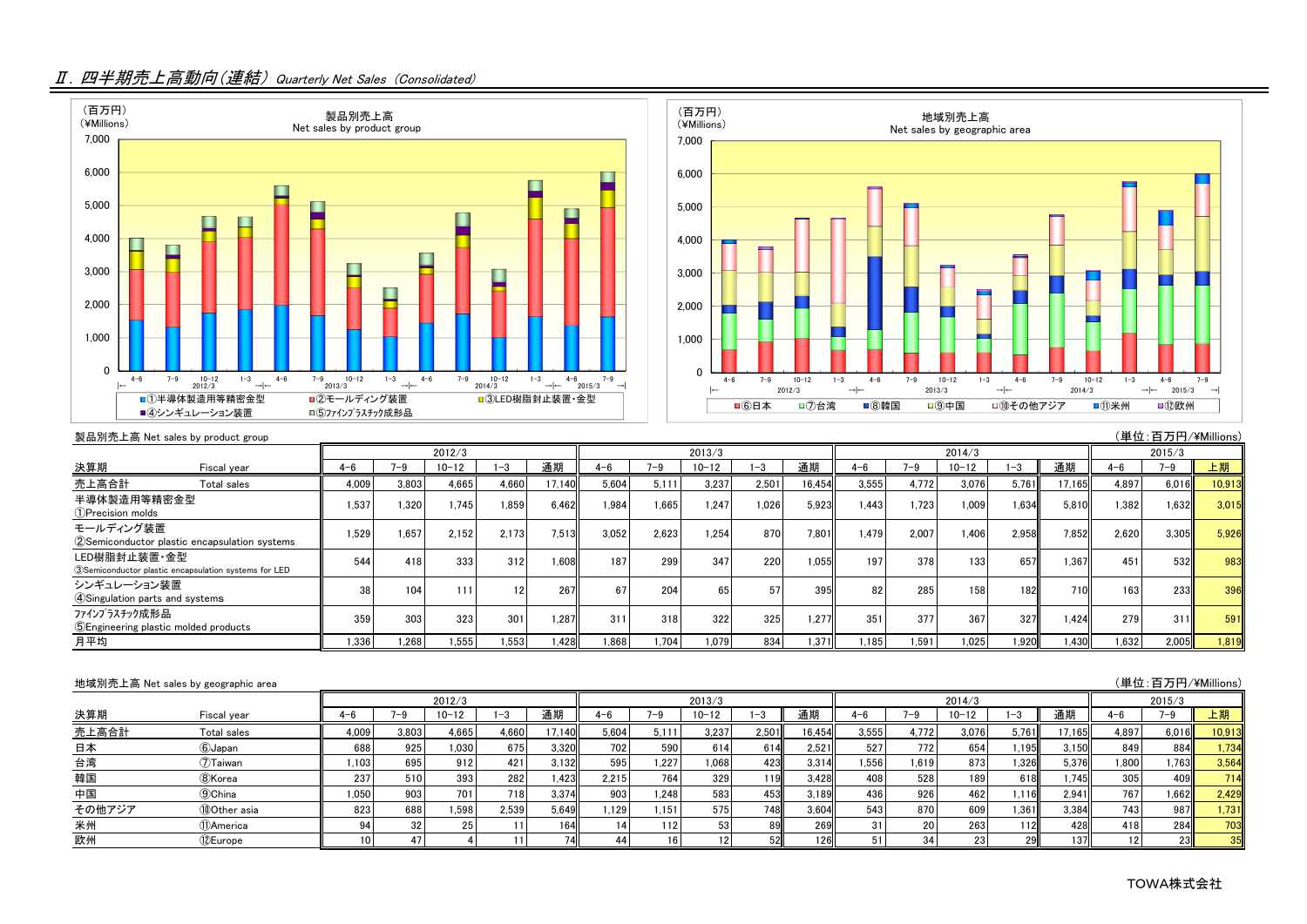#### Ⅲ.四半期受注高動向(連結) Quarterly Order (Consolidated)





|                                                         | (単位:百万円/¥Millions)<br>製品別受注高 Order received by product group |                  |         |           |       |        |         |       |                 |         |        |         |       |           |         |        |         |              |        |
|---------------------------------------------------------|--------------------------------------------------------------|------------------|---------|-----------|-------|--------|---------|-------|-----------------|---------|--------|---------|-------|-----------|---------|--------|---------|--------------|--------|
|                                                         |                                                              | 2012/3<br>2013/3 |         |           |       |        |         |       |                 |         | 2014/3 |         |       | 2015/3    |         |        |         |              |        |
| 決算期                                                     | Fiscal year                                                  | $4 - 6$          | ہ–'     | $10 - 12$ | $-3$  | 通期     | $4 - 6$ | 7-9   | $10 - 12$       | $1 - 3$ | 通期     | $4 - 6$ | 7–9   | $10 - 12$ | $1 - 3$ | 通期     | $4 - 6$ | $7 - 9$      | 上期     |
| 受注高合計                                                   | Total order received                                         | 4.265            | 2.891   | 6.053     | 5.255 | 18.466 | 5.190   | 3.039 | 2.766           | 2.763   | 13.759 | 4.740   | 4.454 | 5.048     | 5.677   | 19.921 | 5.793   | 4.648        | 10.441 |
| 半導体製造用等精密金型<br>1) Precision molds                       |                                                              | 1.558            | $1.236$ | 2.263     | 1.969 | 7.028  | 1.797   | 1.052 | 1.131           | 1,101   | 5.083  | 1.980   | 1.490 | 1,326     | 1.539   | 6.336  | 1.633   | 1.545        | 3.178  |
| モールディング装置                                               | 2) Semiconductor plastic encapsulation systems               | 2.055            | 982     | 3.221     | 2.720 | 8.978  | 2.741   | 1.119 | 970             | 1.103   | 5.934  | 1.904   | 2.067 | 2.643     | 3.339   | 9.954  | 2.841   | 2.158        | 5.000  |
| LED樹脂封止装置·金型                                            | 3) Semiconductor plastic encapsulation systems for LED       | 227              | 348     | 289       | 147   | 1.013  | 168     | 529   | 270             | 53      | 1.021  | 365     | 275   | 642       | 273     | 1.556  | 820     | 289          | 1.109  |
| シンギュレーション装置<br>4) Singulation parts and systems         |                                                              | 73               | 16      | $-29$     | 103   | 164    | 160     | 301   | 90 <sub>1</sub> | 158     | 439    | 107     | 257   | 101       | 198     | 664    | 203     | $35^{\circ}$ | 555    |
| ファインプラスチック成形品<br>5) Engineering plastic molded products |                                                              | 350              | 307     | 309       | 313   | 1.281  | 322     | 306   | 304             | 346     | 1.279  | 383     | 362   | 335       | 327     | 1.409  | 294     | 303          | 598    |
| 月平均                                                     |                                                              | 1.422            | 964     | 2.018     | 1.752 | 1.539  | 1.730   | 1.013 | 922             | 921     | 1.147  | .580    | 1.485 | 1.683     | 1.892   | .660   | 1.931   | 1.549        | 1.740  |

|        | 地域別受注高 Order received by geographic area |         |       |           |       |        |                      |                 |           |       |        |       |        |           |       |        |         |                    | (単位:百万円/¥Millions) |
|--------|------------------------------------------|---------|-------|-----------|-------|--------|----------------------|-----------------|-----------|-------|--------|-------|--------|-----------|-------|--------|---------|--------------------|--------------------|
|        |                                          | 2012/3  |       |           |       |        |                      | 2013/3          |           |       |        |       | 2015/3 |           |       |        |         |                    |                    |
| 決算期    | Fiscal year                              | $4 - 6$ |       | $10 - 12$ |       | 通期     | l-6                  | 7—Q.            | $10 - 12$ |       | 通期     | 4-6   |        | $10 - 12$ | 1-3   | 通期     | $4 - 6$ | 7-9                | 上期                 |
| 受注高合計  | Total order received                     | 4.265   | 2.891 | 6.053     | 5.255 | 18.466 | 5.190                | 3.039           | 2.766     | 2.763 | 13.759 | 4.740 | 4.454  | 5.048     | 5.677 | 19.921 | 5.793   | 4.648              | 10.44              |
| 日本     | 6Japan                                   | 821     | 906   | 963       | 495   | 3.187  | 703                  | 593             | 645       | 551   | 2.494  | 602   | 802    | 1.130     | 1.048 | 3,583  | 1.023   | 1.036              | 2.060              |
| 台湾     | 7) Taiwan                                | 615     | 642   | 602       | 512   | 2.372  | $1.492$ <sup>1</sup> | 1.027           | 793       | 1.079 | 4.392  | 1.639 | 1.299  | 894       | . 793 | 5.626  | 1.805   | .110               | 2.915              |
| 韓国     | 8Korea                                   | 435     | 375   | 219       | 2.573 | 3.604  | 637                  | 119             | 219       | 352   | 1.328  | 592   | 583    | 1.139     | 330   | 2,645  |         | 392                | 394                |
| 中国     | <b>9</b> China                           | 1.801   | 746   |           | 981   | 3.520  | 1.327                | 564             | 284       | 389   | 2.566  | 902   | 598    | 794       | 1.046 | 3.341  | 1.608   | 895                | 2,503              |
| その他アジア | 10 Other asia                            | 503     | 196   | 4.202     | 657   | 5.559  | 912                  | 704             | 668       | 293   | 2.579  | 966   | 823    | 990       |       | 3.770  | 1.060   | 1.030              | 2.091              |
| 米州     | 11)America                               | 44      |       |           |       |        |                      | 16 <sub>1</sub> | 112       |       | 263    |       | 330    |           |       | 864    | 266     | 132 $\blacksquare$ | 399                |
| 欧州     | 12Europe                                 | 43      |       |           |       | 104    |                      |                 |           |       |        |       |        | 50        |       | 89     | רמ      |                    | 76                 |

TOWA株式会社